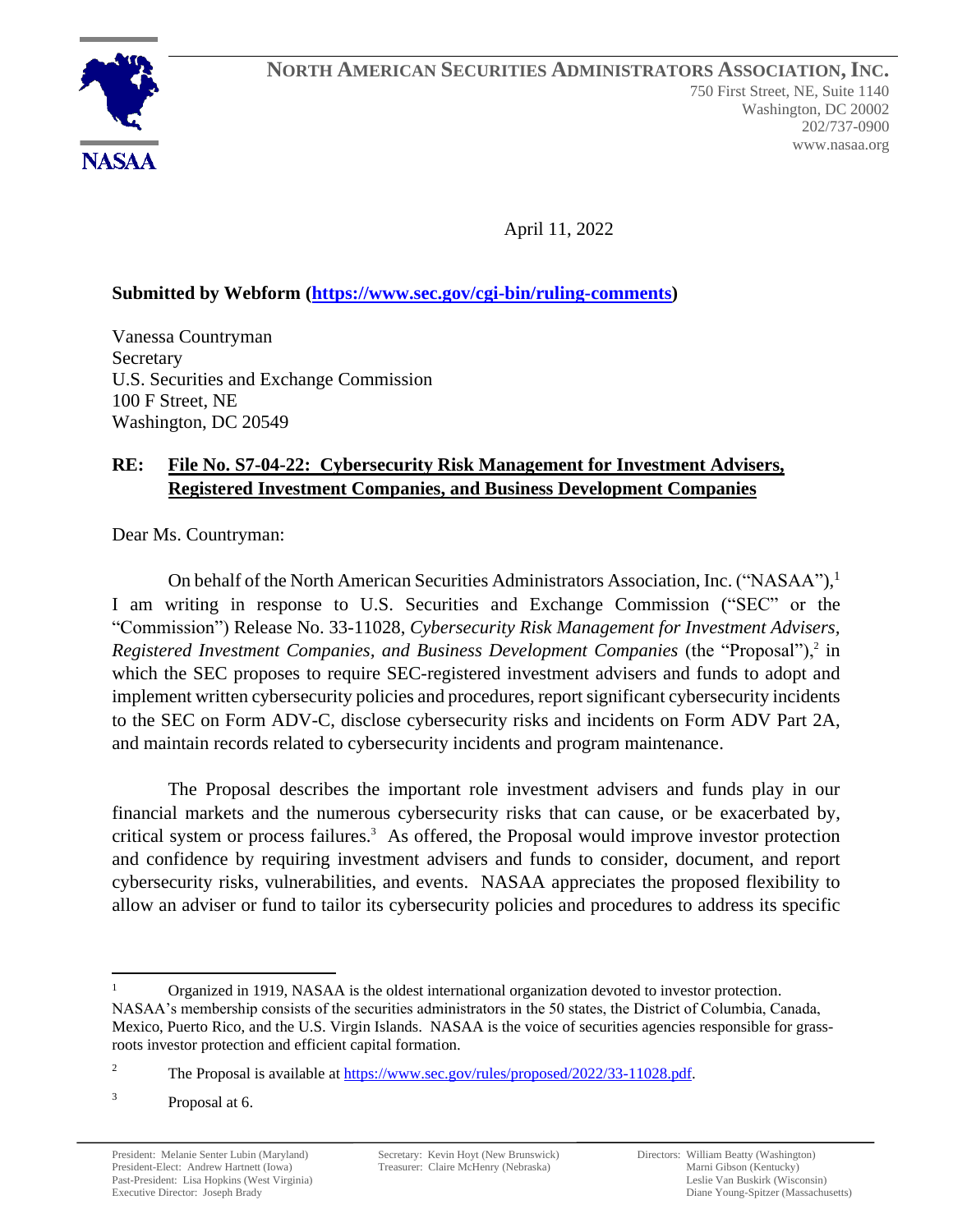Vanessa Countryman April 11, 2022 Page 2 of 7

"business operations, including its complexity, and the attendant cybersecurity risks." <sup>4</sup> The same policies guided NASAA's adoption of its model *Investment Adviser Information Security and*  Privacy Rule<sup>5</sup> and the *NASAA Model Rule for Investment Adviser Written Policies and Procedures under the Uniform Securities Acts of 1956 and 2002*. <sup>6</sup> While there are several differences between the Proposal and NASAA's model rules, we note and appreciate the similarities in the overall regulatory and investor protection goals.

While NASAA supports the Proposal generally and encourages its adoption, we offer several considerations and areas for potential revision below. We agree that requiring the adoption of written cybersecurity policies and procedures will protect investors, though we believe a "phased in" approach that takes into account an investment adviser's assets under management, limited firm operations, and staffing should be applied. We also agree with the proposed disclosure requirements of Form ADV-C and the requirement to provide updates, through the Investment Adviser Registration Depository ("IARD"), until an incident is resolved. NASAA supports the proposed 48-hour reporting period, though we advise the Commission to consider whether changes are required to accord with recent federal legislation. <sup>7</sup> Additionally, the proposed disclosures should be provided to other relevant regulators to assist in regulatory coordination in responding to a cybersecurity incident. Finally, we believe that "inconvenience" rather than "substantial harm" should be the appropriate threshold to trigger reporting when investor information has been accessed because it will urge advisers and funds to inform affected parties earlier, which in turn will allow them to make better informed investment decisions and take earlier precautions to protect their personal information and investments.<sup>8</sup>

7 *See* Cyber Incident Reporting for Critical Infrastructure Act of 2022, *available at*

<sup>4</sup> Proposal at 12.

<sup>5</sup> NASAA, *Investment Adviser Information Security and Privacy Rule* (May 19, 2019), *available at* [https://www.nasaa.org/wp-content/uploads/2019/05/NASAA-IA-Information-Security-and-Data-Privacy-Model-](https://www.nasaa.org/wp-content/uploads/2019/05/NASAA-IA-Information-Security-and-Data-Privacy-Model-Rule.pdf)[Rule.pdf.](https://www.nasaa.org/wp-content/uploads/2019/05/NASAA-IA-Information-Security-and-Data-Privacy-Model-Rule.pdf)

<sup>6</sup> NASAA, *NASAA Model Rule for Investment Adviser Written Policies And Procedures Under the Uniform Securities Acts of 1956 And 2002*, (Nov. 24, 2020), *available at* [https://www.nasaa.org/wp](https://www.nasaa.org/wp-content/uploads/2020/07/NASAA-IA-PandP-Model-Rule-and-Sample-Compliance-Grid.pdf)[content/uploads/2020/07/NASAA-IA-PandP-Model-Rule-and-Sample-Compliance-Grid.pdf.](https://www.nasaa.org/wp-content/uploads/2020/07/NASAA-IA-PandP-Model-Rule-and-Sample-Compliance-Grid.pdf)

[https://www.congress.gov/bill/117th-congress/house-bill/2471/text.](https://www.congress.gov/bill/117th-congress/house-bill/2471/text) The new legislation requires the Cybersecurity and Infrastructure Security Agency ("CISA") of the Department of Homeland Security ("DHS") to promulgate a set of rules and guidelines with 24 months of signing on March 15, 2022, and requires covered entities to report cybersecurity incidents to DHS and CISA within 72 hours of discovery and ransomware payments within 24 hours. The legislation also includes a deconflict and harmonization clause seeking to align federal cybersecurity reporting requirements. Accordingly, the Commission may best serve advisers, funds and investors impacted by cybersecurity incidents by coordinating the terms of the Proposal with other federal requirements.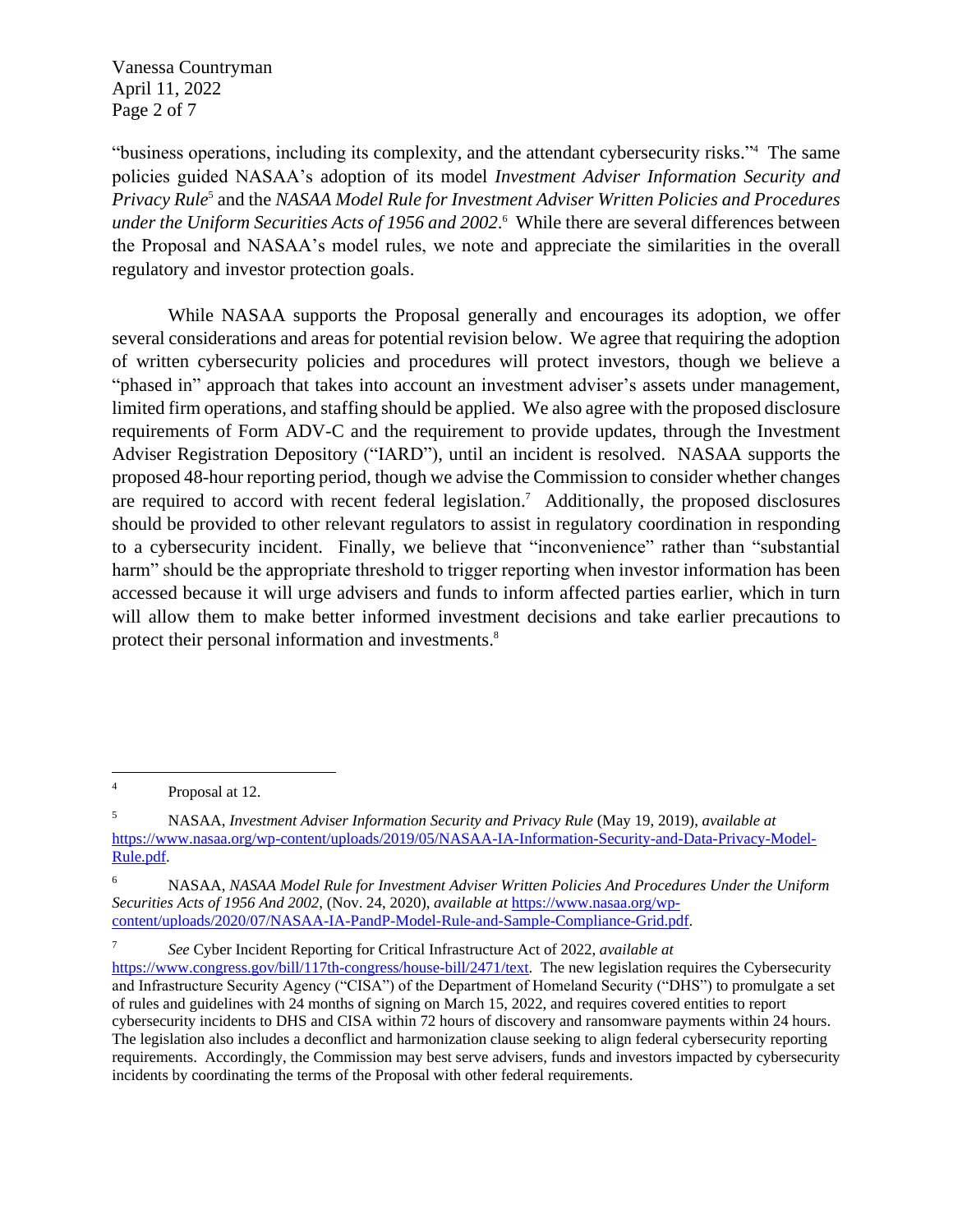Vanessa Countryman April 11, 2022 Page 3 of 7

### **I. Investment Adviser Cybersecurity Risk Management Policies and Procedures**

In NASAA's view, the Proposal strikes an appropriate regulatory balance by allowing firms to tailor their cybersecurity policies and procedures to their risks and vulnerabilities. The required considerations retain flexibility in designing appropriate procedures while drawing heavily from respected cybersecurity concepts and standards, such as the confidentiality, integrity and availability triad, and the five-function National Institute of Standards and Technology ("NIST") cybersecurity framework. 9 If the Proposal is adopted, the Commission should assist its registrants by periodically issuing guidance on appropriate and relevant cybersecurity standards as they evolve. 10 This would help advisers and funds remain current in their cybersecurity practices while allowing the Commission to update the information as needed. Advisers and funds undergoing periodic risk assessments, as proposed, could use this guidance to review and modify their policies, thereby protecting themselves and their clients.

We appreciate the significance of cybersecurity threats facing the financial services industry and the need for firms to dedicate resources to address those threats. However, NASAA believes that a staged cybersecurity model would be appropriate for small advisers.<sup>11</sup> The concern is that creating a one-size-fits-all cybersecurity rule that is ill-suited for certain firms could impose extraordinary burdens on small advisers, which in turn could either be passed on to investors in the form of higher fees or lead to compliance lapses. A balance should be drawn between risks and compliance burdens on these entities by modifying the requirements.<sup>12</sup> The proposed flexibility afforded to firms in designing their specific program alleviates some of our concerns; however, small advisers may need more flexibility in order to comply with the new rule.<sup>13</sup>

<sup>9</sup> NIST, Framework for Improving Critical Infrastructure Cybersecurity, Version 1.1 (Apr. 16, 2018), *available at* [https://nvlpubs.nist.gov/nistpubs/CSWP/NIST.CSWP.04162018.pdf.](https://nvlpubs.nist.gov/nistpubs/CSWP/NIST.CSWP.04162018.pdf)

<sup>&</sup>lt;sup>10</sup> By way of example, we remind the Commission of its 2020 cybersecurity resiliency guidance and 2015 National Exam Program Risk Alerts regarding cybersecurity initiatives in which the Office of Compliance Inspections and Examinations refers to NIST standards. Updated guidance to covered entities would further cyber resiliency and preparedness. *See*, *e.g.*, SEC, *OCIE Cybersecurity and Resiliency Observations* (Jan. 27, 2020), *available at* [https://www.sec.gov/files/OCIE%20Cybersecurity%20and%20Resiliency%20Observations.pdf;](https://www.sec.gov/files/OCIE%20Cybersecurity%20and%20Resiliency%20Observations.pdf) SEC, *Risk Alert, OCIE Launching Cybersecurity Preparedness Initiative* (Apr. 15, 2014), *available at*  [https://www.sec.gov/files/OCIE%20Cybersecurity%20and%20Resiliency%20Observations.pdf.](https://www.sec.gov/files/OCIE%20Cybersecurity%20and%20Resiliency%20Observations.pdf)

<sup>&</sup>lt;sup>11</sup> The monetary threshold and impact to small advisers is discussed at length in the Proposal at 158-69. Impacts on mid-size advisers (\$25 million to \$100 million AUM) is not discussed.

<sup>12</sup> *See* Proposal at 15, Question 2 (*"Should we scale the proposed requirements based on the size of the adviser or fund?... Would using different thresholds based on assets under management, such as \$150 million or \$200 million, be appropriate? Would another threshold be more suitable, such as one based on an adviser's or fund's limited operations, staffing, revenues or management?"*). The rule should take into account the totality of circumstances for small advisers, including assets under management, staffing and operations, and management structure. A graduated structure would also ease the transition for firms moving from state to federal regulation as they grow in size and assets under management.

<sup>&</sup>lt;sup>13</sup> For example, small advisers could be allowed to have longer periods between risk assessments of their programs, and could have longer post-cybersecurity incident update intervals for reporting non-material information.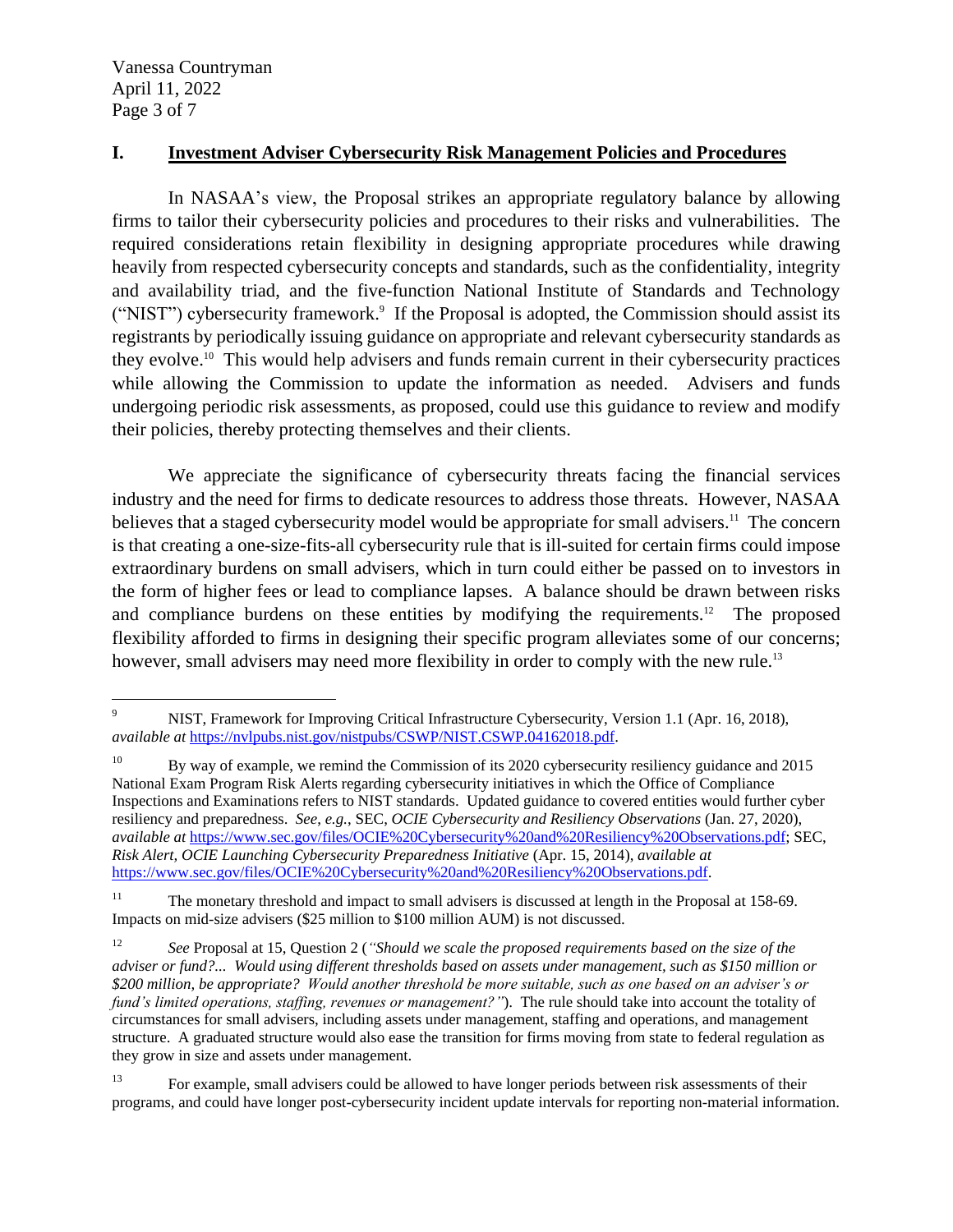Vanessa Countryman April 11, 2022 Page 4 of 7

Small to mid-size advisers and funds often rely on vendors to carry out various business functions and may also outsource their cybersecurity compliance programs. The use of outside experts in designing and maintaining cybersecurity programs is certainly appropriate as long as the adviser's management, firm personnel, or fund managers understand and assume responsibility for implementing any such program. Further, periodic examinations by regulators and required regular firm review are essential to ensure that advisers have implemented written policies and procedures *and* are following or employing those policies and procedures. This extends, as written in the Proposal, to any third-party cybersecurity consultant as well as any sub-adviser or service provider with access to adviser or client information. Advisers and funds should be prepared to demonstrate that any service provider with whom they share data has robust measures in place to protect sensitive information and can comply with the adviser's written policies and procedures.<sup>14</sup>

### **II. Cybersecurity Incident Reporting**

The Proposal would require advisers to report significant cybersecurity incidents to the Commission within 48 hours of forming a "reasonable basis" to conclude that a significant cybersecurity incident has occurred. 15 NASAA generally agrees that 48 hours is sufficient to reach such a conclusion. However, the Commission should consider regulatory harmony with recently enacted legislation in order to determine whether it is appropriate to extend the initial reporting period to 72 hours.<sup>16</sup> We also urge the Commission to provide a process by which such disclosures could also be provided, at a minimum, to the state securities administrators for the jurisdiction where the incident took place and the adviser's home state.<sup>17</sup>

The rule should also require a firm to identify the person or team that is responsible for forming the reasonable basis to believe that a cybersecurity event has occurred as part of its cybersecurity policies and procedures, which should vary based on the firm's specific

<sup>&</sup>lt;sup>14</sup> The staged approach should apply the cybersecurity risk management rule to large firms first, with a longer implementation period for mid-size and small advisers. Larger firms have more leverage to amend contracts and update requirements whereas mid-size and small firms may be locked in until expiration or renewal.

<sup>&</sup>lt;sup>15</sup> Proposal at 42.

<sup>16</sup> *See supra* note 7.

<sup>&</sup>lt;sup>17</sup> Federally covered advisers are required to notice file with the jurisdiction where they hold their primary place of business and, generally, jurisdictions where they have six or more clients. By reporting to the home jurisdiction or the jurisdiction where the cybersecurity incident took place, the SEC and state regulators can coordinate investor protection efforts and regulatory responses. Also, such information could potentially be beneficial to state regulators for purposes of examinations of broker-dealers and investment advisers, as well as licensing and registration decisions for individual broker dealer agents or investment adviser representatives. Access to this information would better enable state regulators to protect investors by exercising their antifraud authorities and being able to respond quickly. Finally, investment advisers and funds should be mindful that, regardless of their obligations to federal and state securities regulators, they are also in many instances subject to state data breach notification requirements. Periodic Commission guidance could help firms meet those obligations by reminding them of such requirements. *See infra* note 21.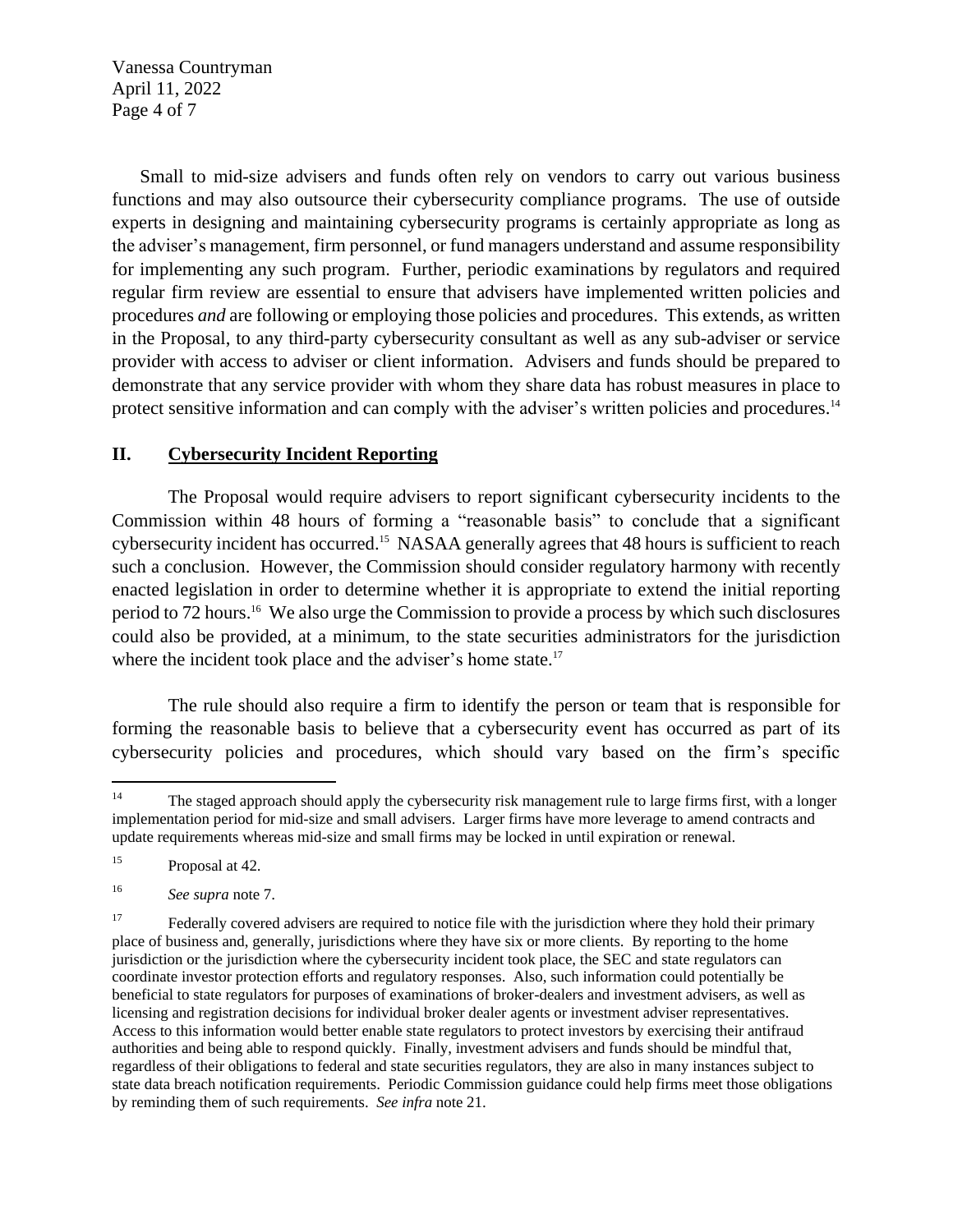Vanessa Countryman April 11, 2022 Page 5 of 7

vulnerabilities, risks, and cybersecurity policies and procedures. The Commission should also provide guidance on what constitutes a "reasonable basis" with an emphasis on over reporting from advisers. Overreporting and receiving a false positive for cybersecurity incidents is a preferable outcome to underreporting and waiting until actual, significant harm has occurred. Time is of the essence during and after a cybersecurity event. The earlier regulators are notified of a potential incident the better the outcome for deterring bad actors, mitigating damage, or recovering assets.<sup>18</sup>

In many cases, a significant cybersecurity event will involve days or weeks of intrusions before being discovered, and the recovery from any such incident will be an extended process. To that end, in addition to the initial reporting requirement, advisers should be required to provide periodic reports to the Commission at weekly intervals. Material changes or updates to the initial report should be provided promptly through amended Forms ADV-C, but investigative updates and non-material changes should be provided, again through amended Forms ADV-C, within seven days from the last report.<sup>19</sup> This ongoing reporting requirement would reveal whether the firm is implementing and following its written cybersecurity policies and procedures. The reporting would also provide the Commission, and potentially other regulators, with appropriate oversight of the cybersecurity incident and response.

As drafted, the Proposal seeks to increase investor protection by mandating incident disclosure to the Commission. As noted above, we urge the Commission to extend mandated reporting to the state securities administrators for the jurisdiction where the cybersecurity incident occurred, as well as the adviser's home jurisdiction. Cybersecurity incidents are an industry-wide concern and state and federal regulators working together can seek to minimize the damage caused by these events. More importantly, state and federal partnerships promote increased awareness among regulators and help identify dangerous activities and potentially systemic risks arising among regulated entities. Information sharing in this context is a net benefit for state securities administrators and the Commission and would easily be facilitated by utilizing the shared IARD system for Form ADV-C filings.<sup>20</sup>

<sup>&</sup>lt;sup>18</sup> Any SEC issued guidance should stress the importance of reporting as soon as possible.

<sup>19</sup> *See* Proposal at 49, Question 44 (*"Should advisers be required to provide the Commission with ongoing reporting about significant cybersecurity incidents? If so, are the proposed requirements to amend Form ADV-C promptly, but in no event more than within 48 hours, sufficient for such reporting? Is this timeframe appropriate? Should we require a shorter or longer timeframe? …."*). The Proposal contemplates amended ADV-C timeframes from every 48 hours up to 30 days from the incident. NASAA feels that seven-day intervals would provide sufficient time to assess, investigate, and begin or further the development of a response plan to a cybersecurity incident while informing the Commission of updates or immaterial changes.

<sup>&</sup>lt;sup>20</sup> *See Proposal at 50-51 suggesting the use of IARD for this purpose. State regulators and the SEC utilize* IARD for Form ADV submissions, and the site is funded through adviser filing fees. In our view, the IARD system would be a better choice, as a purpose-built solution for disseminating this information to the relevant regulators, rather than using EDGAR for this purpose. If the Commission accepts our recommendations to the Proposal for greater regulatory coordination and information sharing among state and federal securities agencies, IARD would provide a seamless solution.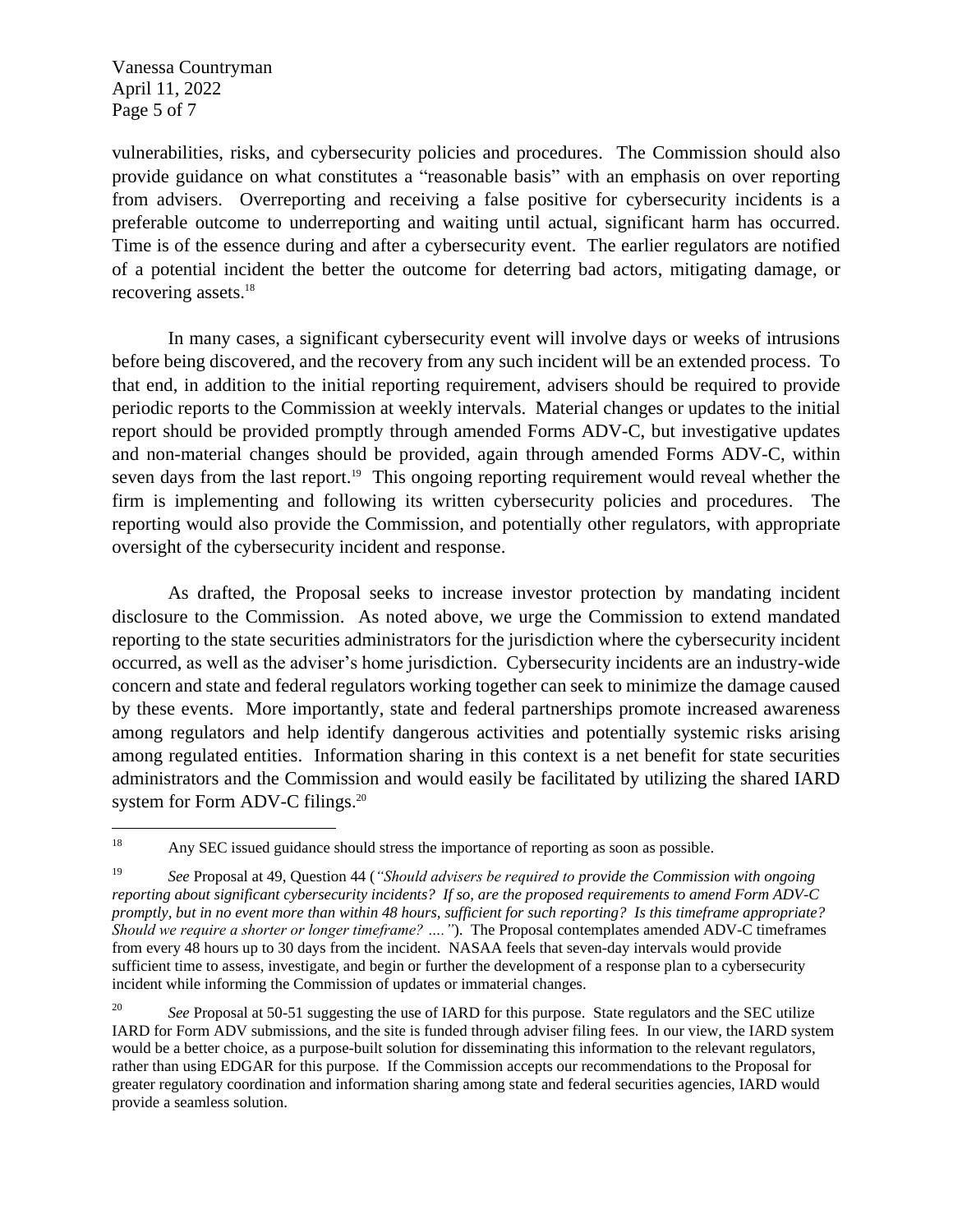Vanessa Countryman April 11, 2022 Page 6 of 7

### **III. Reporting Threshold for Breaches that Access Investor Information**

Cybersecurity breaches in which investor information has been accessed can potentially harm the affected parties beyond the incident at issue. Advisers and funds should not make subjective judgments about the wider risks to investors whose information has been exposed. Accordingly, the appropriate threshold to report an incident in which investor or client information has been accessed should be "inconvenience" rather than "substantial harm".<sup>21</sup> As written, a cybersecurity incident may occur for an adviser or fund but until harm "such as monetary loss or theft of personally identifiable or proprietary information<sup>22</sup> actually results to the client, it would not be considered a significant adviser or fund cybersecurity incident triggering reporting and disclosure. That threshold entails too much risk. Unauthorized access to an adviser or fund's systems, and an investor's personally identifiable information, should alone trigger a reporting event. A reasonable investor would want to know that his or her information has been accessed, even if the adviser or fund believes it was not stolen or otherwise misappropriated, in order to take identity theft protection or similar measures to mitigate harm before it happens. Requiring Commission reporting of such breaches on the basis of "inconvenience" rather than "substantial harm" will urge reporting entities to provide such information to investors more quickly. Waiting until the harm results would frustrate the investor protection purpose of the Proposal.

The Proposal requires "prompt" disclosure and delivery of brochure amendments to clients reporting any added cybersecurity incident.<sup>23</sup> Prompt is not a defined term in the Proposal, and it is unclear whether the prompt reporting requirement applies to the date of the cybersecurity incident or the date the incident is resolved and the adviser files a final amended report for a significant cybersecurity incident.<sup>24</sup>

<sup>21</sup> *See* Proposal at 48, Question 40 (*"Is the proposed 'substantial harm' threshold under the definition of significant adviser and fund cybersecurity incident appropriate? Should we also include 'inconvenience' as a threshold with respect to shareholders, clients and investors? …."*). Further, while the Proposal sets out guidelines for advisers and funds, these entities will likely be aware – or will be advised by counsel – that state data breach notification rules and requirements apply in many of the jurisdiction(s) where impacted investors are located. Those requirements will in many cases compel disclosure to investors well before evidence of substantial harm has surfaced. *See* International Association of Privacy Professionals, *State Data Breach Notification Chart*, March 2021, *available at* [https://iapp.org/resources/article/state-data-breach-notification-chart/.](https://iapp.org/resources/article/state-data-breach-notification-chart/)

<sup>22</sup> Proposal at 44.

<sup>&</sup>lt;sup>23</sup> *Id.* at 56. The Proposal also requires a two-year lookback provision for cybersecurity incidents on Form ADV Part 2A. NASAA supports this provision and the associated record keeping requirements.

<sup>24</sup> Proposal at 220, Form ADV-C.